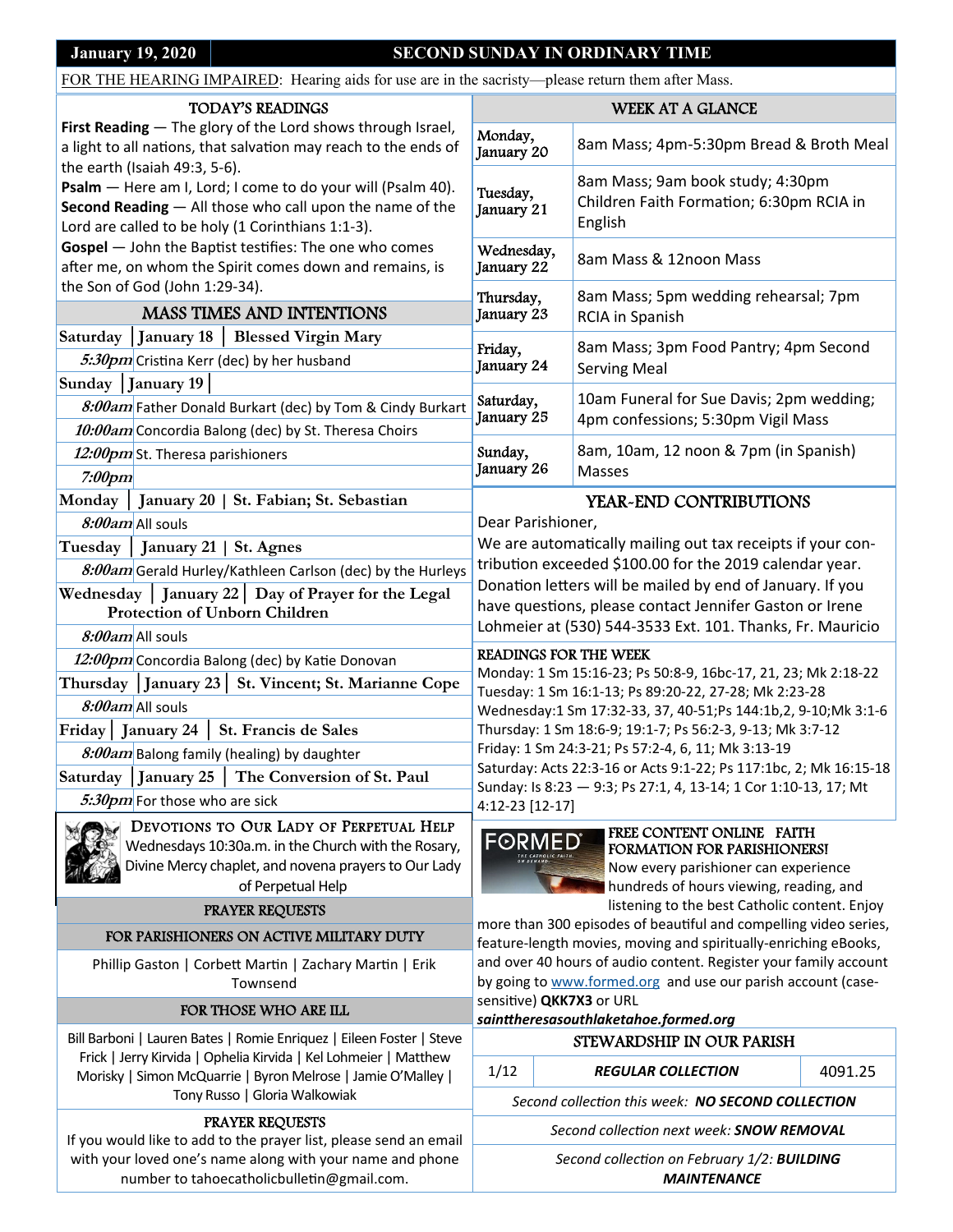

#### BAPTISMAL PREPARATION CLASSES

 *hƩp://www.tahoecatholic.com/bapƟsms* Call or visit the Religious Education Office 530.544.4788 Find the **2019 SCHEDULE**:

#### RESPECT PREGNANT? NEED HELP?

 crisis pregnancy. We have a special concern We offer practical help to any women with a

for you and your unborn child. For any help with a troubled pregnancy, 544‐3533.

#### KNIGHT'S CORNER

 *Catholic Fellowship! We take our Faith seriously Men of the Parish are you looking for something more in your life? We do men's* 

*but.....Come join us for some fun and always a good time!* PANCAKE BREAKFAST - Feb. 2 after the 8am and 10am Masses. It always taste's right when cooked by a Knight. Your help and support is always appreciated.

**Become a beƩer version of yourself. Become a knight!** Call Frank Dixon 530 318 1574

#### PATCH-WORK "No one sews a patch of unshrunken cloth on an old cloak." —Mark 2:21

Our lives are sometimes pictured as a fabric. This fabric consists of family, marriage, children, friends, work, finances, social life, habits, entertainment, service, etc. When we give our lives to Jesus, He sews into our lives "a patch of unshrunken cloth" (Mk 2:21). As this patch shrinks, it stretches all the other parts of the fabric of our lives. Therefore, we need a new lifestyle in which we are willing to be stretched and transformed. Otherwise, life in Christ will tear us apart (see Mk 2:21).

When we give our lives to Jesus, He will make us fruitful. No matter which vocation we have, we will have many spiritual children. This will radically alter our social life, give us little time to indulge our habits, distract us from our distractions, and stretch our finances. This one patch of life in Christ either tears up our lives or becomes our whole lives.

If we decide to be clothed with Christ (Gal 3:27; Rm 13:14; Eph 4:24; Col 3:10), we are then clothed with humility (1 Pt 5:5), power (Lk 24:49), mercy, kindness, meekness, and patience (Col 3:12). Let the patch of Jesus that covers one tear in your life become your entire life.

*Prayer: Father, help me change clothes, that is, the very fabric of my life.* 

*Promise: "Son though He was, He learned obedience from what He suffered; and when perfected, He became the Source of eternal salvaƟon for all who obey Him." —Heb 5:8‐9* 

*Praise: Carol thought that giving up her job to stay at home with her children was bad news indeed. Now she rejoices to be able to home‐school her children and raise them up in the faith.* 

*hƩps://www.presentaƟonministries.com/obob/obob.asp? lang=en&d=1/16/2017* 

#### HOLINESS: THE MEANING OF LIFE You "have been consecrated in Christ Jesus and called to be a holy people." —1 Corinthians 1:2

We are "called to be holy." God the Father wants His children to be, act, work, think, talk, love, and live as He does. This is the meaning of holiness: to be like God "in every aspect" of our conduct (1 Pt 1:15). Holiness is a gift from the all-holy God. Only by His grace can we become holy. Holiness comes through the Holy Spirit, that is, the Spirit Who makes us holy. However, we must choose to accept the Spirit's gift of holiness. Without holiness, "no one can see the Lord" (Heb 12:14), that is, go to heaven. Therefore, the Lord orchestrates the events and details of our lives to give us a greater desire for holiness. He even allows us to suffer sorrows and tragedies to help us grow in holiness. In other words, He gives us some purgatory before our deaths. Moreover, holiness is so necessary that the Lord will purify after death those committed to Him and delay their entry into heaven to complete their holiness, if they are not yet "perfect in holiness" (1 Thes 5:23). However, to benefit from the Lord's organization of our lives to foster our holiness, we must trust the Lord, humbly deny ourselves, and obey Him. Then we will desire more strongly to become holy. Thus will we become holy, be pleasing to the all‐holy God, and live with Him and the holy ones forever in heaven.

*Prayer: Father, send the Holy Spirit to give me love, which increases my desire for holiness.* 

*Promise: "When you see the Spirit descend and rest on Someone, it is He Who is to bapƟze with the Holy Spirit." —Jn 1:33* 

*Praise: The risen Jesus proclaims: "I am the Root and Offspring of David, the Morning Star shining bright" (Rv 22:16). Praise You, Jesus!* 

*hƩps://www.presentaƟonministries.com/obob/obob.asp? lang=en&d=1/19/2020* 

#### LET GOD BE THE MASTER OF YOUR HOUSE

It strikes me increasingly just how hard‐pressed people are nowadays. It's as though they're tearing about from one emergency to another. Never solitary, never still, never really free but always busy about something that just can't wait. You get the impression that, amid this franƟc hurly‐burly, we lose touch with life itself. We have the experience of being busy while nothing real seems to happen. The more agitated we are, and the more compacted our lives become, the more difficult it is to keep a space where God can let something truly new really take place.

The discipline of the heart helps us to let God into our hearts so that God can become known to us there, in the deepest recesses of our own being.

*hƩps://henrinouwen.org/meditaƟon/let‐god‐be‐the‐master‐of‐ your‐house/*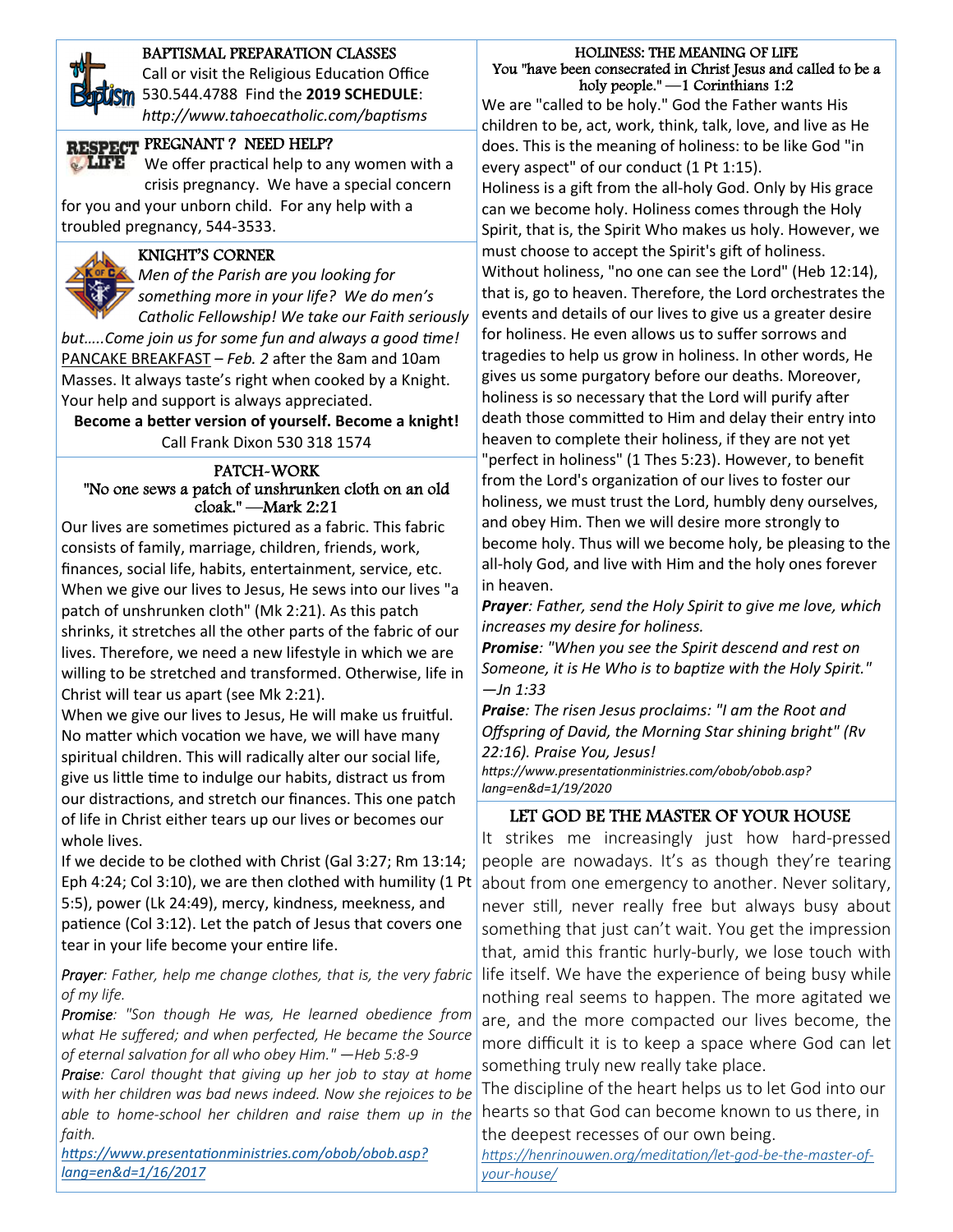#### REFLECTIONS

#### THE POPE'S PRAYER INTENTIONS FOR 2020

https://www.popesprayer.va/wp-content/uploads/2019/02/THE-HOLY-FATHERS-PRAYER-INTENTIONS-2020-ENG2.pdf JANUARY | Prayer intention for evangelisation - Promotion of World Peace

*We pray that Christians, followers of other religions, and all people of goodwill may promote peace and justice in the world.* 

#### WHAT'S THE SMOKE FOR?

#### Dear Johan,

#### Was this a mistake or am I missing something? At Mass the priest mentioned we were celebrating the thirtieth Sunday of the year. According to my calendar, it was the forty-third. What's going on?

Gentle Reader,

An explanation is in order. After operating out of a liturgical calendar, as I have for most of my life, one sometimes forgets that other calendars exist. Or better, one lives in harmony with multiple calendars.

Though I am sure priests make mistakes, this was not one of them. However, he could maybe have been a bit more precise.

The priest was referring to one of the Sundays in Ordinary Time. These are the Sundays of the liturgical year that fall outside the incarnation cycle (Advent and Christmastide) and the paschal cycle (Lent and Eastertide). Had he used this terminology you might have noted that he was not speaking of just any numbered Sunday, but rather about the liturgical way of referring to Sunday.

As you know, the liturgical year begins on the First Sunday of Advent and ends with the solemnity of Christ the King, which is also known as the Thirty‐Fourth Sunday in Ordinary Time. A liturgical year consists of thirty‐three or thirty‐four Sundays in Ordinary Time depending on the year, four Sundays of Advent, three Sundays of Christmas, six Sundays of Lent, and eight Sundays of Easter.

Since you seem to be a person of numbers, you must have added all these up by now and noted that this makes for more Sundays than exist in one year. The reason for this is that certain Sundays are named twice. The third Sunday of the Christmas season, which is most often the feast of the Baptism of the Lord, also happens to be the first day of the first week of Ordinary Time. Thus the Sunday following the Baptism of the Lord is not the First Sunday in Ordinary Time, but the second. The same holds for Pentecost, which is also the first day of the following week of Ordinary Time. And to make matters even more complex, certain holy days take precedence over Ordinary Time Sundays such as Trinity Sunday and Corpus Christi, thus suppressing whichever Sunday they fall on. Those Sundays are silently counted as the first day of the next week in Ordinary Time.

I bet you wished you had never asked the question.

*© 2015 Order of Saint Benedict, Collegeville, Minnesota. Excerpted from What's the Smoke For? And Other Burning QuesƟons about the Liturgy by*  Johan van Parys © 2014 Order of Saint Benedict, published by Liturgical Press, www.litpress.org. Used by permission.

#### YOU BELONG TO GOD

At issue here is the question: "To whom do I belong? God or to the world?" Many of my daily preoccupations suggest that I belong more to the world than to God. A little criticism makes me angry, and a little rejection makes me depressed. A little praise raises my spirits, and a little success excites me. It takes very little to raise me up or thrust me down. Often I am like a small boat on the ocean, completely at the mercy of its waves. All the time and energy I spend in keeping some kind of balance and preventing myself from being tipped over and drowning shows that my life is mostly a struggle for survival: not a holy struggle, but an anxious struggle resulting from the mistaken idea that it is the world that defines me. . . .

As long as we belong to this world, we will remain subject to its competitive ways and expect to be rewarded for all the good we do. But when we belong to God, who loves us without conditions, we can live as he does. The great conversion called for by Jesus is to move from belonging to the world to belonging to God. *hƩps://henrinouwen.org/meditaƟon/you‐belong‐to‐god/*

#### SURRENDER YOURSELF COMPLETELY TO GOD'S LOVE

I am growing in the awareness that God wants my whole life, not just part of it. It is not enough to give just so much time and attention to God and keep the rest for myself. It is not enough to pray often and deeply and then move from there to my own projects ….

To return to God means to return to God with all that I am and all that I have. I cannot return to God with just half of my being. As I reflected this morning again on the story of the prodigal son and tried to experience myself in the embrace of the father, I suddenly felt a certain resistance to being embraced so fully and totally. I experienced not only a desire to be embraced, but also a fear of losing my independence. I realized that God's love is a jealous love. God wants not just a part of me, but all of me. Only when I surrender myself completely to God's love can I expect to be free from endless distractions, ready to hear the voice of love, and able to recognize my own unique call. *hƩps://henrinouwen.org/meditaƟon/surrender‐yourself‐completely‐to‐gods‐love/*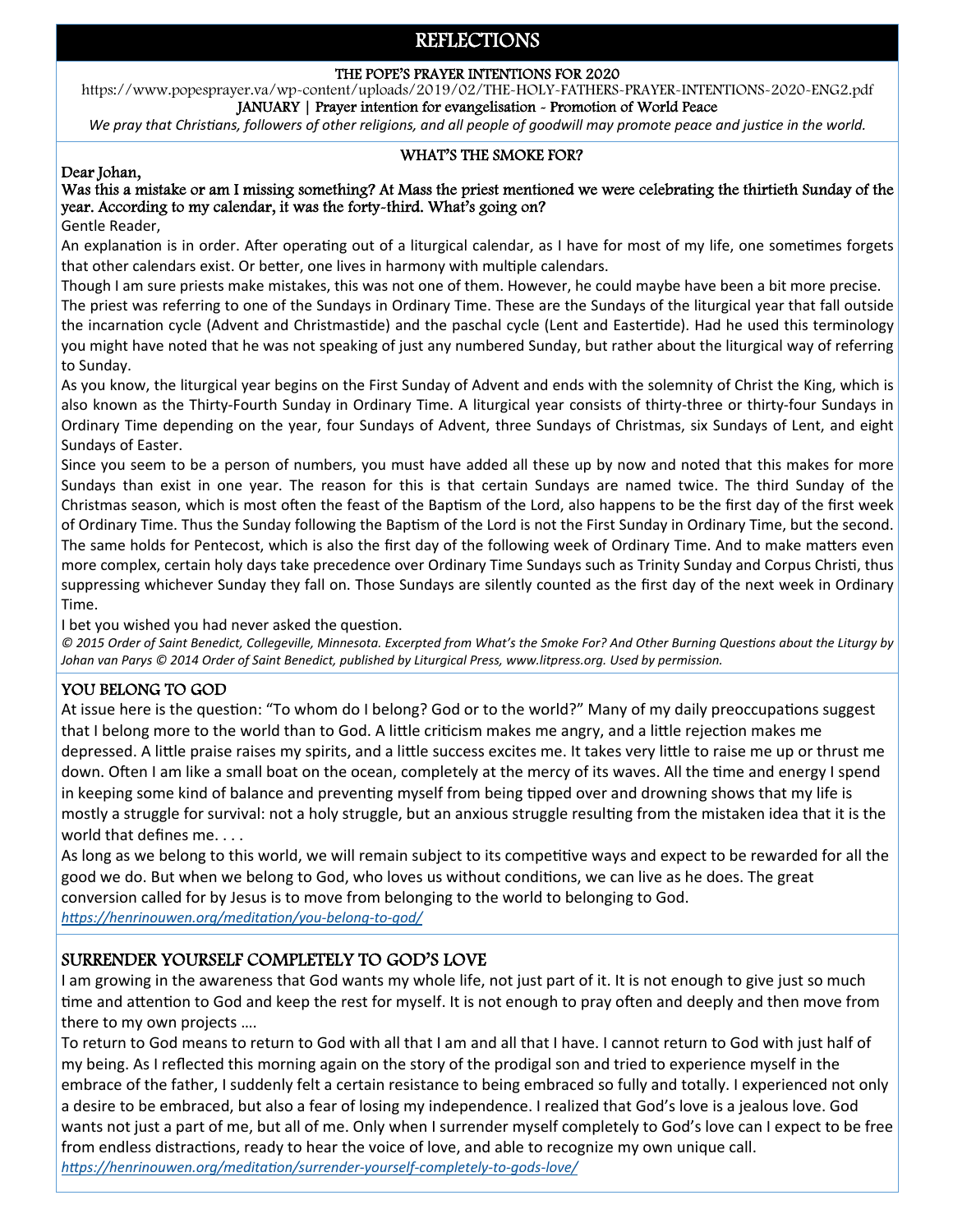### CALENDAR OF EVENTS

#### BOOK STUDY | The next meeting for our book study is on Tuesdays at 9am

**Catching Fire, Becoming Flame: A Guide for Spiritual TransformaƟon by Fr. Albert Haase, OFM**

**IF YOU WANT TO BE PART OF THIS STUDY, PLEASE BUY YOUR BOOK.**

#### FLU SEASON AND THE SUSPENSION OF THE CUP AND OTHER PRECAUTIONS

The flu season has come early this year. The California Department of Public Health (CDPH) reports that the incidence of flu and flu-like illnesses is "widespread" and has reached a level requiring that we enact preventive measures to mitigate the possibility of infection at Mass. In order to protect the health and well-being of everyone, Bishop Soto has issued the following directives:

- The use of the Communion cup is suspended temporarily.
- Receive the Body of Christ in the hand (although receiving on the tongue is permitted)
- Do not shake hands. Offer the sign of Peace to those around you with a simple nod, saying "peace be with you."
- Do not hold hands during the Our Father.

The obligation to attend Mass on Sunday and other Holy Days does not apply to those who are sick. If you are sick, stay home and take of yourself. Thank you for your patience and understanding during this time. And pray for those who are sick. The administration of Holy Communion in both kinds will resume as soon as the Bishop deems it safe and prudent to do so.

#### JANUARY 22, DAY OF PRAYER FOR THE LEGAL PROTECTION OF UNBORN CHILDREN

*The 8am & 12noon Masses on Wednesday, January 22* will be for "Giving Thanks to God for the Gift of Human Life" January 22, 2020 marks the 47th anniversary of the lamentable 1973 U.S. Supreme Court Decision, Roe v. Wade. In the Diocese of Sacramento, January 22 is designated as a Diocesan Day of Reparation. All are asked to observe this Day of Reparation through fasting, prayer, penance and works of mercy.

#### 16TH ANNUAL WALK FOR LIFE WEST COAST Saturday January 25, 2020 11:00 AM–3:30 PM

We'd like to invite you and your families and friends to join us in beautiful San Francisco for the 16th Annual Walk for Life West Coast.

*Schedule:* | Rally: 12:30 to 1:30PM | Walk: 1:30PM

ASH WEDNESDAY | February 26 Masses: 8am, 12noon, 6:00pm & 7:30pm (Spanish)



CRAB DINNER Saturday February 8, 2020

# waxaa Marriage Day 2020

#### Saturday, February 15, 2020 | 11:00am Mass with Bishop Jaime Soto

*Where*: Cathedral of the Blessed Sacrament | 1017 11th Street, Sacramento, CA 95814

Join us as we honor marriage and salute the beauty of faithfulness, sacrifice and joy in married life. During this Mass, there will be a special blessing for sacramentally married couples and an opportunity for them to renew their marital commitment. An informal reception will follow for couples and their families. Special certificates will be distributed at the reception honoring couples celebrating milestone anniversaries (10, 25, 30, 35, 40, 45, 50, 50+).

If you plan to attend, please register at: *www.scd.org/wmd* 

If you have questions, call the Office of Family and Faith Formation at (916) 733-0133

#### CATHOLIC HUMOR

#### Adam's Rib

In Sunday School, they were teaching how God created everything, including human beings. Little Johnny seemed especially intent when they told him how Eve was created out of one of Adam's ribs. Later in the week, his mother noticed him lying down as though he were ill, and said, "Johnny what is the matter?" Little Johnny responded, "I have a pain in my side. I think I'm going to have a wife."

#### Pearly Gates

A minister dies and is waiting in line at the Pearly Gates. Ahead of him is a guy who's dressed in sunglasses, a loud shirt, leather jacket, and jeans. Saint Peter addresses this guy, "Who are you, so that I may know whether or not to admit you to the Kingdom of Heaven?" The guy replies, "I'm Joe Cohen, taxi driver, of Noo Yawk City."

St. Peter consults his list. He smiles and says to the taxi driver, "Take this silken robe and golden staff and enter the Kingdom of Heaven." The taxi driver goes into Heaven with his robe and staff, and it's the minister's turn. He stands erect and booms out, "I am Joseph Snow, pastor of Calvary for the last forty‐three years."

St Peter consults his list. He says to the minister, "Take this cotton robe and wooden staff and enter the Kingdom of Heaven." "Just a minute," says the minister. "That man was a taxi driver, and he gets a silken robe and golden staff. How can this be?" "Up here, we work by results," says Saint Peter. "While you preached, people slept; while he drove, people prayed."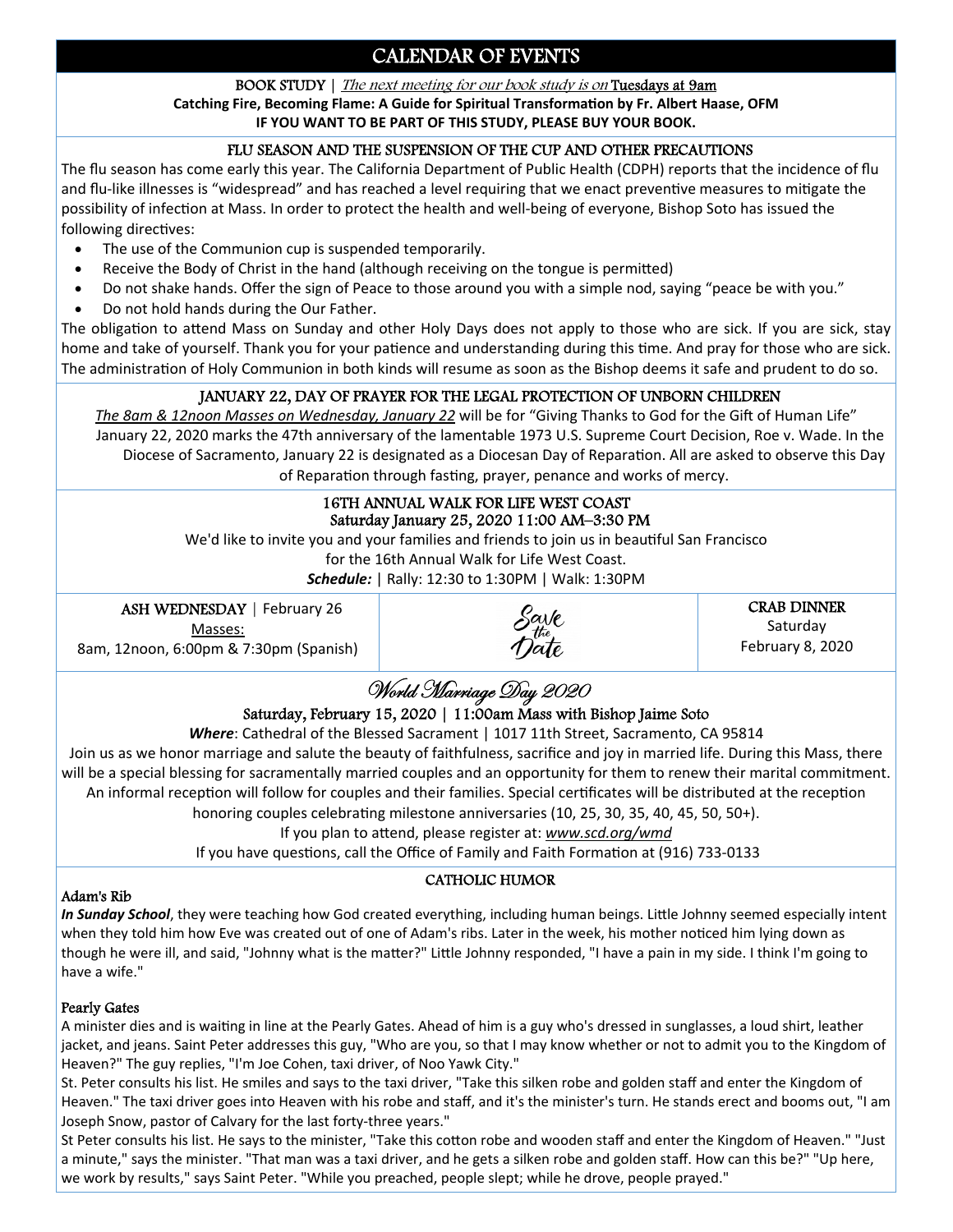#### **19 DE ENERO DE 2020 | SEGUNDO DOMINGO DEL TIEMPO ORDINARIO**

PARA PROBLEMAS DE ESCUCHA: hay audífonos disponibles en la sacristía. Favor de devolverlos después de Misa.

¡Bienvenidos a todos! Nos reunimos con Jesús. Cristo es quién nos invita al banquete celestial. Qué esta liturgia les traiga paz. Si están visitando nuestra iglesia por la primera vez, ójala que se sienten como en familia, una parte de la familia mundial del Señor. Les damos la bienvenida cordialmente y celebramos y contemplamos el misterio de la Eucaristía y rezamos que su viaje a su casa será seguro y que regresen pronto.

| <b>LECTURAS DE HOY</b>                                                                                   | LECTURAS DE LA SEMANA                                                                                                                                                                                                                                                                                                                                                                                                                                                                                                                                                                                                                                                                                                                                                                                                                   |  |  |
|----------------------------------------------------------------------------------------------------------|-----------------------------------------------------------------------------------------------------------------------------------------------------------------------------------------------------------------------------------------------------------------------------------------------------------------------------------------------------------------------------------------------------------------------------------------------------------------------------------------------------------------------------------------------------------------------------------------------------------------------------------------------------------------------------------------------------------------------------------------------------------------------------------------------------------------------------------------|--|--|
| Primera lectura - Te voy a poner como una luz para                                                       | Lunes: 1 Sm 15:16-23; Sal 50 (49):8-9, 16bc-17, 21, 23; Mc                                                                                                                                                                                                                                                                                                                                                                                                                                                                                                                                                                                                                                                                                                                                                                              |  |  |
| el mundo (Isaías 49:3, 5-6).                                                                             | $2:18-22$                                                                                                                                                                                                                                                                                                                                                                                                                                                                                                                                                                                                                                                                                                                                                                                                                               |  |  |
| Salmo - Aquí estoy, Señor, para hacer tu voluntad                                                        | Martes: 1 Sm 16:1-13; Sal 89 (88):20-22, 27-28; Mc 2:23-28                                                                                                                                                                                                                                                                                                                                                                                                                                                                                                                                                                                                                                                                                                                                                                              |  |  |
| (Salmo 40 [39]).                                                                                         | Miércoles: 1 Sm 17:32-33, 37, 40-51; Sal 144 (143):1b, 2, 9-                                                                                                                                                                                                                                                                                                                                                                                                                                                                                                                                                                                                                                                                                                                                                                            |  |  |
| Segunda lectura - A los que Dios santificó en Cristo                                                     | 10                                                                                                                                                                                                                                                                                                                                                                                                                                                                                                                                                                                                                                                                                                                                                                                                                                      |  |  |
| Jesús tengan bendición y paz (1 Corintios 1:1-3).                                                        | Jueves: 1 Sm 18:6-9; 19:1-7; Sal 56 (55):2-3, 9-13; Mc 3:7-12<br>Viernes: 1 Sm 24:3-21; Sal 57 (56):2-4, 6, 11; Mc 3:13-19<br>Sábado: Hch 22:3-16 o Hch 9:1-22; Sal 117 (116):1bc, 2; Mc                                                                                                                                                                                                                                                                                                                                                                                                                                                                                                                                                                                                                                                |  |  |
| Evangelio - Ahí viene el Cordero de Dios, el que                                                         |                                                                                                                                                                                                                                                                                                                                                                                                                                                                                                                                                                                                                                                                                                                                                                                                                                         |  |  |
| quita el pecado del mundo. Él es el Hijo de Dios                                                         |                                                                                                                                                                                                                                                                                                                                                                                                                                                                                                                                                                                                                                                                                                                                                                                                                                         |  |  |
| (Juan 1:29-34).                                                                                          | 16:15-18                                                                                                                                                                                                                                                                                                                                                                                                                                                                                                                                                                                                                                                                                                                                                                                                                                |  |  |
|                                                                                                          | Domingo: Is 8:23 - 9:3; Sal 27 (26):1, 4, 13-14; 1 Cor 1:10-                                                                                                                                                                                                                                                                                                                                                                                                                                                                                                                                                                                                                                                                                                                                                                            |  |  |
| <b>INTENCIONES PARA LAS MISAS</b>                                                                        | 13, 17; Mt 4:12-23 [12-17]                                                                                                                                                                                                                                                                                                                                                                                                                                                                                                                                                                                                                                                                                                                                                                                                              |  |  |
| 18 de enero   sábado   Bienaventurada María Virgen                                                       | PRESENTACIÓN DE NIÑOS                                                                                                                                                                                                                                                                                                                                                                                                                                                                                                                                                                                                                                                                                                                                                                                                                   |  |  |
| 5:30 pm Cristina Kerr (dec) by her husband                                                               | Domingo, 2 de febrero                                                                                                                                                                                                                                                                                                                                                                                                                                                                                                                                                                                                                                                                                                                                                                                                                   |  |  |
| 19 de enero   domingo                                                                                    | Habrá presentación de niños el día 2 de febrero                                                                                                                                                                                                                                                                                                                                                                                                                                                                                                                                                                                                                                                                                                                                                                                         |  |  |
| 8:00 am Father Donald Burkart (dec) by Tom & Cindy Burkart                                               | dentro de la Misa de Domingo a las 7pm.                                                                                                                                                                                                                                                                                                                                                                                                                                                                                                                                                                                                                                                                                                                                                                                                 |  |  |
| 10:00 am Concordia Balong (dec) by St. Theresa Choirs                                                    | SEGUNDO DOMINGO DEL TIEMPO ORDINARIO~CICLO A<br>(Tomado de B. Caballero: La Palabra cada Domingo, San<br>Pablo, España, 1993, p. 114)<br>Hoy te bendecimos, Padre, porque Cristo Jesús, tu Hijo,<br>es el Cordero de Dios que quita el pecado del mundo;<br>por Él hemos recibido la redención, el perdón de los pecados.<br>Él es el cordero pascual de la liberación, que nos restaura<br>a nuestra imagen original, reflejo tuyo y vocación de santidad.<br>Gracias, Señor, por esto y por la misión que nos confías:<br>ser con Cristo signo y sacramento de tu amor al hombre.<br>Ayúdanos a mostrar en nuestra conducta de convertidos<br>que Jesús resucitado ha vencido el pecado e nuestra vida,<br>que hemos adoptado como nuestros sus criterios y actitudes.<br>y que todo nuestro empeño es que venga a nosotros tu reino. |  |  |
| 12:00pm St. Theresa parishioners                                                                         |                                                                                                                                                                                                                                                                                                                                                                                                                                                                                                                                                                                                                                                                                                                                                                                                                                         |  |  |
| $7:00$ pm                                                                                                |                                                                                                                                                                                                                                                                                                                                                                                                                                                                                                                                                                                                                                                                                                                                                                                                                                         |  |  |
| 20 de enero   lunes   San Fabián; San Sebastián                                                          |                                                                                                                                                                                                                                                                                                                                                                                                                                                                                                                                                                                                                                                                                                                                                                                                                                         |  |  |
| $8:00$ am All souls                                                                                      |                                                                                                                                                                                                                                                                                                                                                                                                                                                                                                                                                                                                                                                                                                                                                                                                                                         |  |  |
| 21 de enero   martes   Santa Inés                                                                        |                                                                                                                                                                                                                                                                                                                                                                                                                                                                                                                                                                                                                                                                                                                                                                                                                                         |  |  |
| 8:00 am Gerald Hurley/Kathleen Carlson (dec) by the Hurleys                                              |                                                                                                                                                                                                                                                                                                                                                                                                                                                                                                                                                                                                                                                                                                                                                                                                                                         |  |  |
| 22 de enero   miércoles   Día de Oración por la                                                          |                                                                                                                                                                                                                                                                                                                                                                                                                                                                                                                                                                                                                                                                                                                                                                                                                                         |  |  |
| $8:00$ am All souls                                                                                      |                                                                                                                                                                                                                                                                                                                                                                                                                                                                                                                                                                                                                                                                                                                                                                                                                                         |  |  |
| 12:00pm Concordia Balong (dec) by Katie Donovan                                                          |                                                                                                                                                                                                                                                                                                                                                                                                                                                                                                                                                                                                                                                                                                                                                                                                                                         |  |  |
| 23 de enero   jueves   San Vicente de Zaragoza                                                           |                                                                                                                                                                                                                                                                                                                                                                                                                                                                                                                                                                                                                                                                                                                                                                                                                                         |  |  |
| Santa Marianne Cope                                                                                      |                                                                                                                                                                                                                                                                                                                                                                                                                                                                                                                                                                                                                                                                                                                                                                                                                                         |  |  |
| $8:00$ am All souls                                                                                      | Amén.                                                                                                                                                                                                                                                                                                                                                                                                                                                                                                                                                                                                                                                                                                                                                                                                                                   |  |  |
| 24 de enero   viernes   San Francisco de Sales                                                           |                                                                                                                                                                                                                                                                                                                                                                                                                                                                                                                                                                                                                                                                                                                                                                                                                                         |  |  |
|                                                                                                          |                                                                                                                                                                                                                                                                                                                                                                                                                                                                                                                                                                                                                                                                                                                                                                                                                                         |  |  |
| 8:00 am Balong family (healing) by daughter                                                              | PETICIONES POR ESTAS PERSONAS                                                                                                                                                                                                                                                                                                                                                                                                                                                                                                                                                                                                                                                                                                                                                                                                           |  |  |
| 25 de enero   sábado   La Conversión de san Pablo                                                        |                                                                                                                                                                                                                                                                                                                                                                                                                                                                                                                                                                                                                                                                                                                                                                                                                                         |  |  |
| 5:30 pm   For those who are sick                                                                         | POR LOS FELIGRESES-ACTIVOS CON EL SERVICIO<br><b>MILITAR</b>                                                                                                                                                                                                                                                                                                                                                                                                                                                                                                                                                                                                                                                                                                                                                                            |  |  |
| DEVOCIÓN A NUESTRA SEÑORA DEL<br>PERPETUO SOCORRO                                                        | Phillip Gaston   Corbett Martin   Zachary Martin   Erik                                                                                                                                                                                                                                                                                                                                                                                                                                                                                                                                                                                                                                                                                                                                                                                 |  |  |
| Cada miercoles a las horas de 10:30 am                                                                   | Townsend                                                                                                                                                                                                                                                                                                                                                                                                                                                                                                                                                                                                                                                                                                                                                                                                                                |  |  |
| con la "coronilla de la Divina Misericordia".                                                            | POR LOS QUE ESTÁN ENFERMOS                                                                                                                                                                                                                                                                                                                                                                                                                                                                                                                                                                                                                                                                                                                                                                                                              |  |  |
| Rosario y oraciones especiales al Perpetuo                                                               | Barboni   Lauren Bates   Romie Enriquez   Eileen Foster   Steve                                                                                                                                                                                                                                                                                                                                                                                                                                                                                                                                                                                                                                                                                                                                                                         |  |  |
| Socorro.                                                                                                 | Frick   Jerry Kirvida   Ophelia Kirvida   Kel Lohmeier   Matthew                                                                                                                                                                                                                                                                                                                                                                                                                                                                                                                                                                                                                                                                                                                                                                        |  |  |
| <b>¡GRACIAS POR SU GENEROSIDADI</b>                                                                      | Morisky   Simon McQuarrie   Byron Melrose   Jamie O'Malley  <br>Tony Russo   Gloria Walkowiak                                                                                                                                                                                                                                                                                                                                                                                                                                                                                                                                                                                                                                                                                                                                           |  |  |
| 1/12<br>4091.25<br>Colecta Regular                                                                       | LISTA DE LOS ENFERMOS                                                                                                                                                                                                                                                                                                                                                                                                                                                                                                                                                                                                                                                                                                                                                                                                                   |  |  |
| Segunda colecta-18/19 de enero: NO HAY COLECTA                                                           | Si desea conservar su ser querido en la /lista, por favor,                                                                                                                                                                                                                                                                                                                                                                                                                                                                                                                                                                                                                                                                                                                                                                              |  |  |
| Segunda colecta - 25/26 de enero: PARA REMOVER LA NIEVE<br>Segunda colecta-1/2 de febrero: MANTENIMIENTO | envíe un correo electrónico con el nombre de su ser<br>querido, junto con su nombre y número de teléfono<br>a tahoecatholicbulletin@gmail.com                                                                                                                                                                                                                                                                                                                                                                                                                                                                                                                                                                                                                                                                                           |  |  |